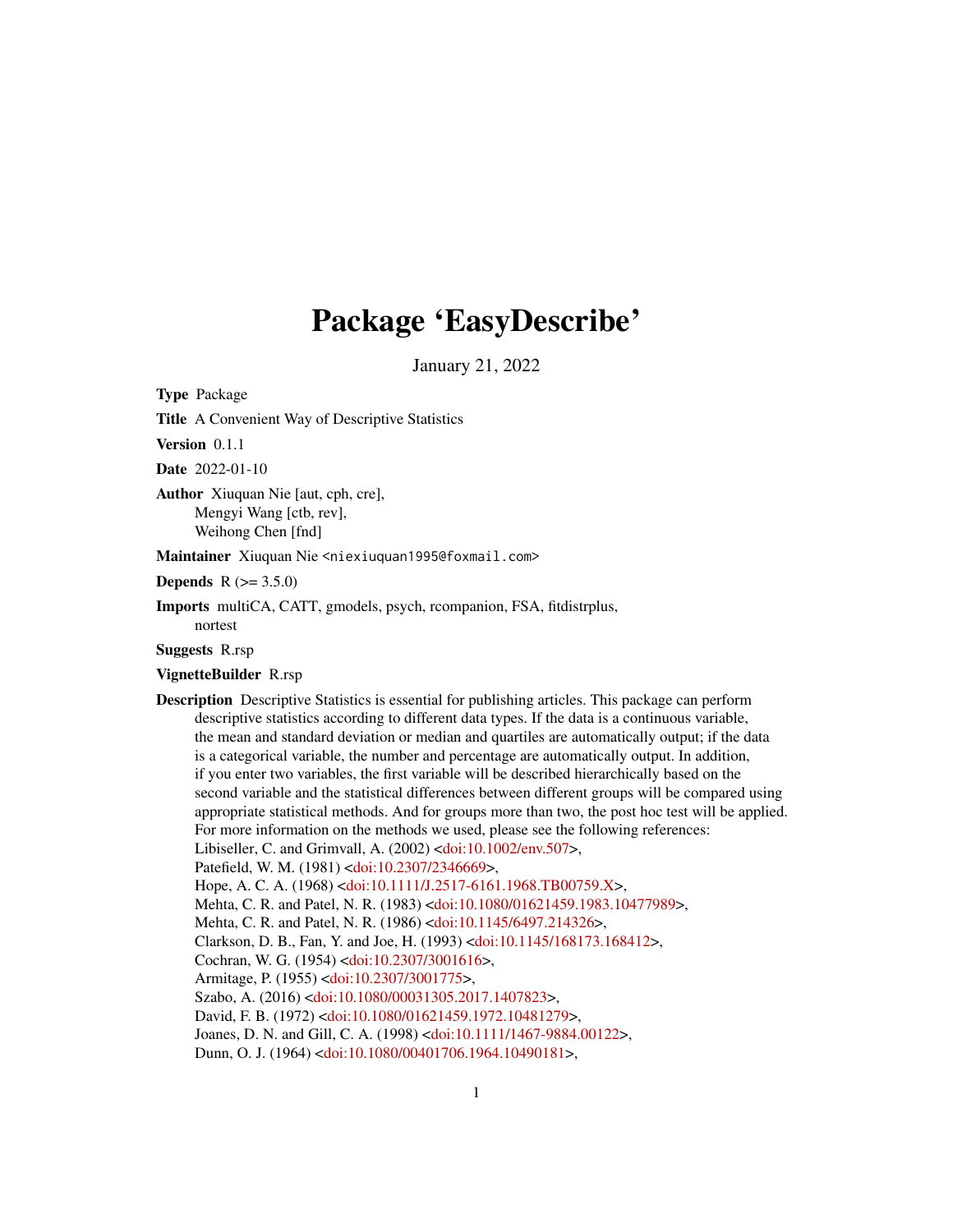```
Copenhaver, M. D. and Holland, B. S. (1988) <doi:10.1080/00949658808811082>,
Chambers, J. M., Freeny, A. and Heiberger, R. M. (1992) <doi:10.1201/9780203738535-5>,
Shaffer, J. P. (1995) <doi:10.1146/annurev.ps.46.020195.003021>,
Myles, H. and Douglas, A. W. (1973) <doi:10.2307/2063815>,
Rahman, M. and Tiwari, R. (2012) <doi:10.4236/health.2012.410139>.
Thode, H. J. (2002) <doi:10.1201/9780203910894>.
```
License GPL-3

Encoding UTF-8

LazyData true

RoxygenNote 7.1.2

NeedsCompilation no

Repository CRAN

Date/Publication 2022-01-21 09:13:03 UTC

## R topics documented:

| Index |  |  |  |  |  |  |  |  |  |  |  |  |  |  |  |  |  |  |
|-------|--|--|--|--|--|--|--|--|--|--|--|--|--|--|--|--|--|--|
|       |  |  |  |  |  |  |  |  |  |  |  |  |  |  |  |  |  |  |
|       |  |  |  |  |  |  |  |  |  |  |  |  |  |  |  |  |  |  |

EasyDescribe-package *A Convenient Way of Descriptive Statistics*

#### Description

EasyDescribe provide a convenient way of descriptive statistics.

fundescribe *A Convenient Way of Descriptive Statistics*

#### Description

This function can perform descriptive statistics according to different data types.

#### Usage

```
fundescribe(x, y, data = NULL, na.rm = TRUE, norm.t = NULL)
```
<span id="page-1-0"></span>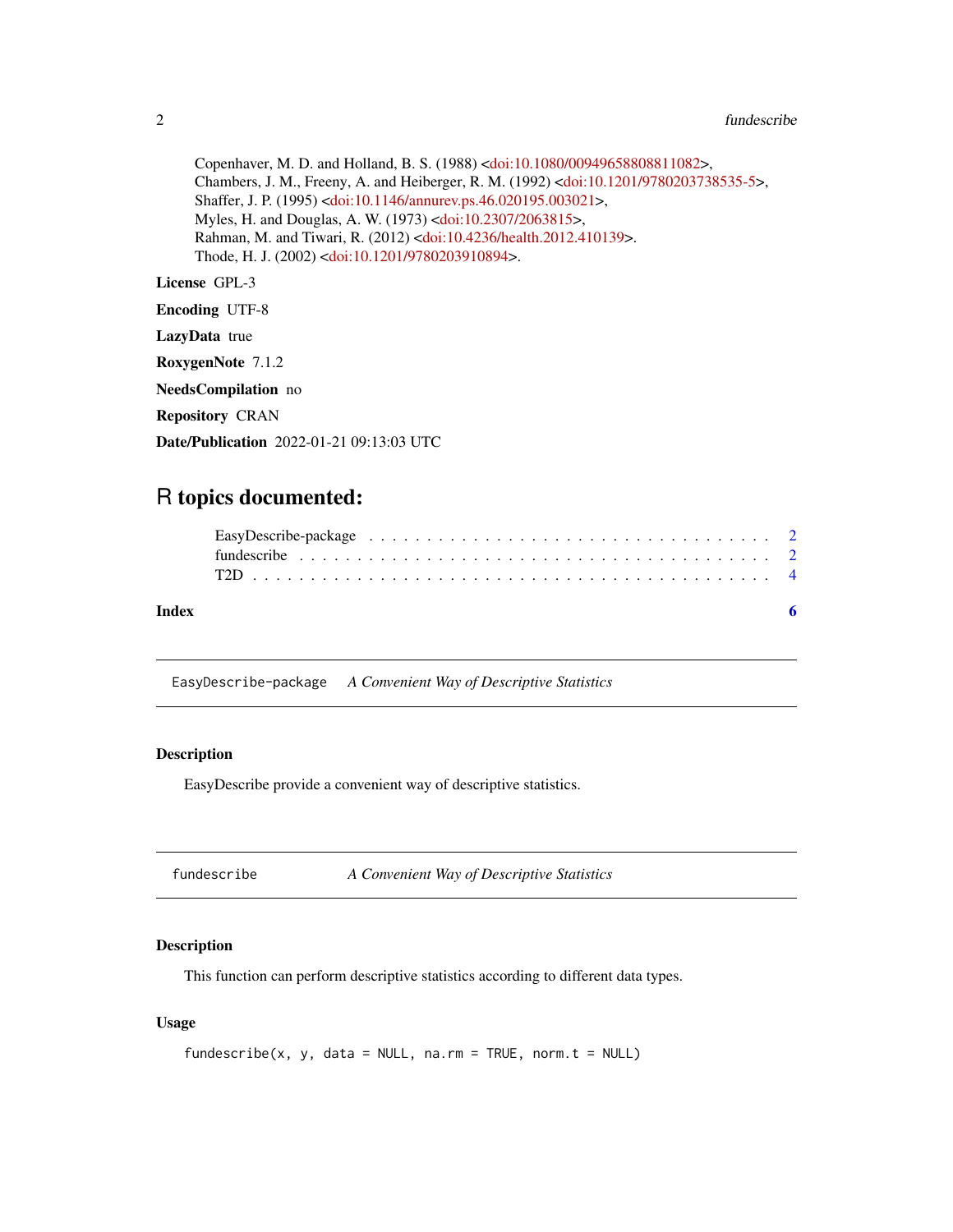#### fundescribe 3

#### Arguments

| $\mathsf{X}$ | The variable to be statistically described.                                                                                                                             |
|--------------|-------------------------------------------------------------------------------------------------------------------------------------------------------------------------|
| <b>V</b>     | An optional variable need to be a factor, or a character, or a logical vector.                                                                                          |
| data         | An optional parameter, the name of the data containing x and y.                                                                                                         |
| na.rm        | An optional parameter, if FALSE, the information of NA will be given.                                                                                                   |
| norm.t       | An optional parameter, there are seven normal test methods available: c("ks.test",<br>"shapiro.test", "cvm.test", "lillie.test", "pearson.test", "sf.test", "ad.test"). |

#### Details

This function can perform descriptive statistics according to different data types. If the data is a continuous variable, the mean and standard deviation or median and quartile are automatically output; if the data is a categorical variable, the number and percentage are automatically output. In addition, if you enter two variables, the first variable will be described hierarchically based on the second variable and the statistical differences between different groups will be compared using appropriate statistical methods. And for groups more than two, the post hoc test will be applied.

#### Value

No return value, called for side effects.

#### Author(s)

Xiuquan Nie, niexiuquan1995@foxmail.com

#### References

Libiseller, C. and Grimvall, A. (2002) Performance of partial Mann-Kendall tests for trend detection in the presence of covariates. *Environmetrics*, 13, 71-84. doi: [10.1002/env.507.](https://doi.org/10.1002/env.507)

Patefield, W. M. (1981) An efficient method of generating r x c tables with given row and column totals. *Applied Statistics*, 30, 91-97. doi: [10.2307/2346669](https://doi.org/10.2307/2346669)

Hope, A. C. A. (1968) A simplified Monte Carlo significance test procedure. *Journal of the Royal Statistical Society Series B*, 30, 582-598. doi: [10.1111/J.25176161.1968.TB00759.X](https://doi.org/10.1111/J.2517-6161.1968.TB00759.X)

Mehta, C. R. and Patel, N. R. (1983) A network algorithm for performing Fisher's exact test in r x c contingency tables. *Journal of the American Statistical Association*, 78, 427-434. doi: [10.1080/](https://doi.org/10.1080/01621459.1983.10477989) [01621459.1983.10477989](https://doi.org/10.1080/01621459.1983.10477989)

Mehta, C. R. and Patel, N. R. (1986) Algorithm 643: FEXACT, a FORTRAN subroutine for Fisher's exact test on unordered r x c contingency tables. *ACM Transactions on Mathematical Software*, 12, 154-161. doi: [10.1145/6497.214326](https://doi.org/10.1145/6497.214326)

Clarkson, D. B., Fan, Y. and Joe, H. (1993) A Remark on Algorithm 643: FEXACT: An Algorithm for Performing Fisher's Exact Test in r x c Contingency Tables. *ACM Transactions on Mathematical Software*, 19, 484-488. doi: [10.1145/168173.168412](https://doi.org/10.1145/168173.168412)

Cochran, W. G. (1954) Some methods for strengthening the common chi-squared tests. *International Biometric Society*, 10 (4), 417-451. doi: [10.2307/3001616](https://doi.org/10.2307/3001616)

Armitage, P. (1955) Tests for Linear Trends in Proportions and Frequencies. *International Biometric Society*, 11 (3), 375-386. doi: [10.2307/3001775](https://doi.org/10.2307/3001775)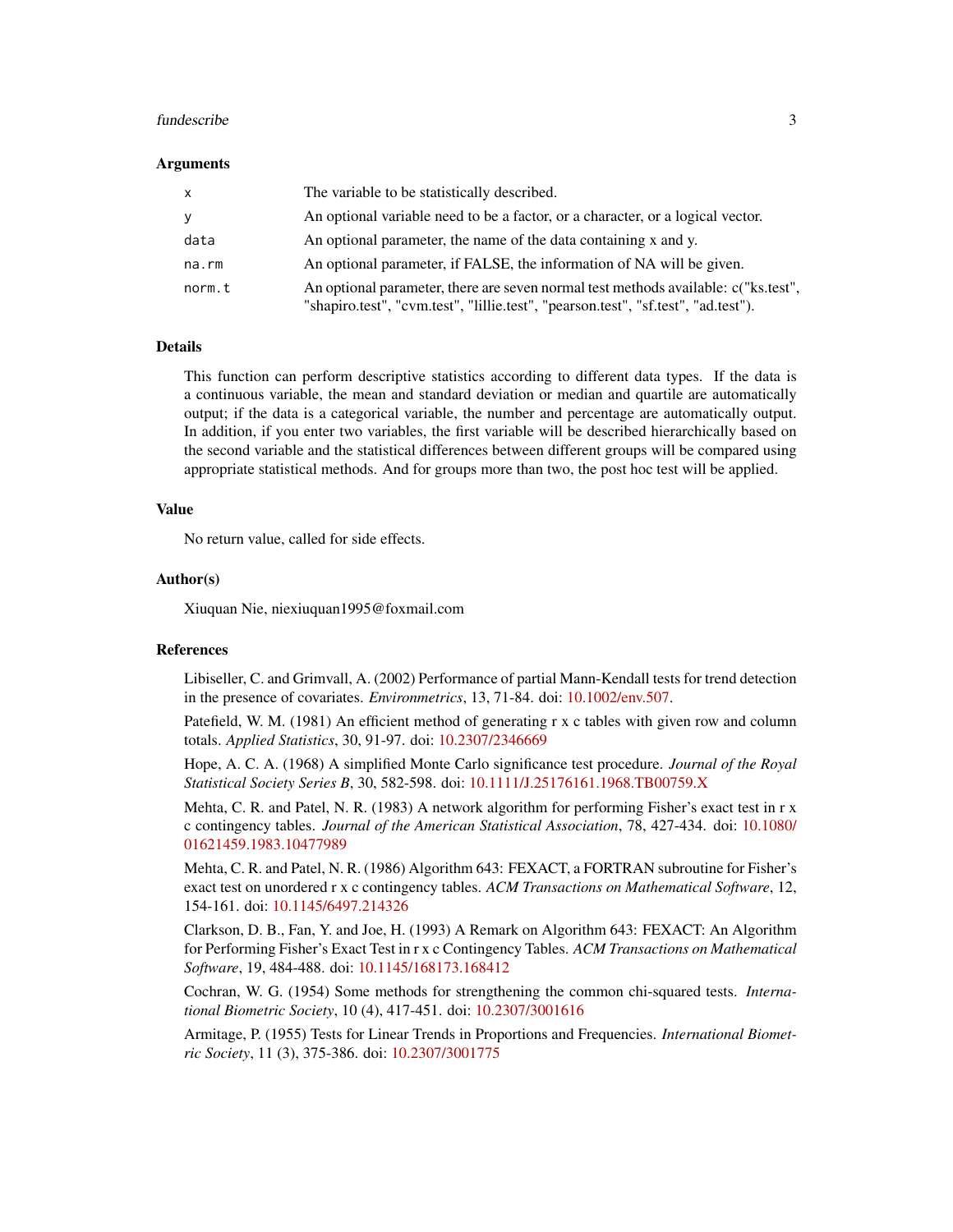<span id="page-3-0"></span>Szabo, A. (2016) Test for trend with a multinomial outcome. *American Statistician*, 73 (4), 313-320. doi: [10.1080/00031305.2017.1407823](https://doi.org/10.1080/00031305.2017.1407823)

David, F. B. (1972) Constructing confidence sets using rank statistics. *Journal of the American Statistical Association*, 67, 687-690. doi: [10.1080/01621459.1972.10481279](https://doi.org/10.1080/01621459.1972.10481279)

Joanes, D. N. and Gill, C. A. (1998) Comparing measures of sample skewness and kurtosis. *The Statistician*, 47, 183-189. doi: [10.1111/14679884.00122](https://doi.org/10.1111/1467-9884.00122)

Dunn, O. J. (1964) Multiple comparisons using rank sums. *Technometrics*, 6, 241-252. doi: [10.1080/](https://doi.org/10.1080/00401706.1964.10490181) [00401706.1964.10490181](https://doi.org/10.1080/00401706.1964.10490181)

Copenhaver, M. D. and Holland, B. S. (1988) Computation of the distribution of the maximum studentized range statistic with application to multiple significance testing of simple effects. *Journal of Statistical Computation and Simulation*, 30, 1-15. doi: [10.1080/00949658808811082](https://doi.org/10.1080/00949658808811082)

Chambers, J. M., Freeny, A. and Heiberger, R. M. (1992) *Statistical Models in S.* 49-52. doi: [10.1201](https://doi.org/10.1201/9780203738535-5)/ [97802037385355](https://doi.org/10.1201/9780203738535-5)

Shaffer, J. P. (1995) Multiple hypothesis testing. *Annual Review of Psychology*, 46, 561-584. doi: [10.1146/annurev.ps.46.020195.003021](https://doi.org/10.1146/annurev.ps.46.020195.003021)

Myles, H. and Douglas, A. W. (1973) *Nonparametric Statistical Methods.* 115-120. doi: [10.2307/](https://doi.org/10.2307/2063815) [2063815](https://doi.org/10.2307/2063815)

Rahman, M. and Tiwari, R. (2012) Pairwise comparisons in the analysis of carcinogenicity data. *Health*, 4, 910-918. doi: [10.4236/health.2012.410139](https://doi.org/10.4236/health.2012.410139)

Thode, H. J. (2002) *Testing for Normality.* doi: [10.1201/9780203910894](https://doi.org/10.1201/9780203910894)

#### Examples

```
data(T2D)
fundescribe(T2D$age, norm.t = c("lillie.test"))
fundescribe(gender, data = T2D)
fundescribe(education, diabetes, data = T2D)
fundescribe(T2D$glucose, T2D$diabetes)
```
T2D *A data for 20 diabetes patients*

#### **Description**

A data for 20 diabetes patients. The data were fabricated.

#### Usage

T2D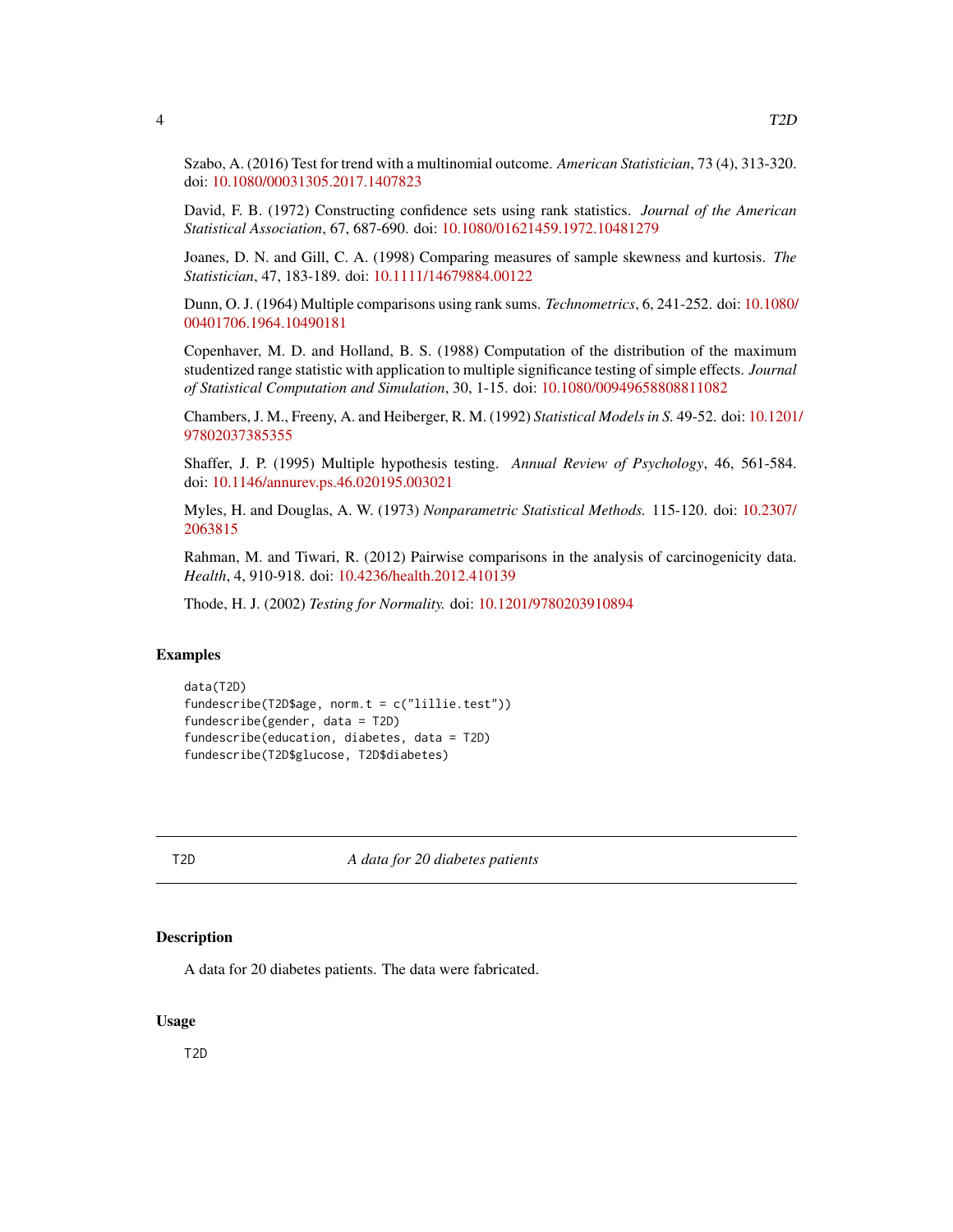#### T2D 5

### Format

A data.frame contains 20 obs of 8 variables. The variables are:

ID The ID of these 20 people.

gender A character ("F" and "M").

age A numeric.

education A ordered factor ("1"<"2"<"3"<"4").

marriage A logical.

smoke A factor (0: "never smoker", 1: "current smoker", 2: "ex-smoker").

glucose A numeric.

diabetes A factor (0: "normal people", 1: "patient").